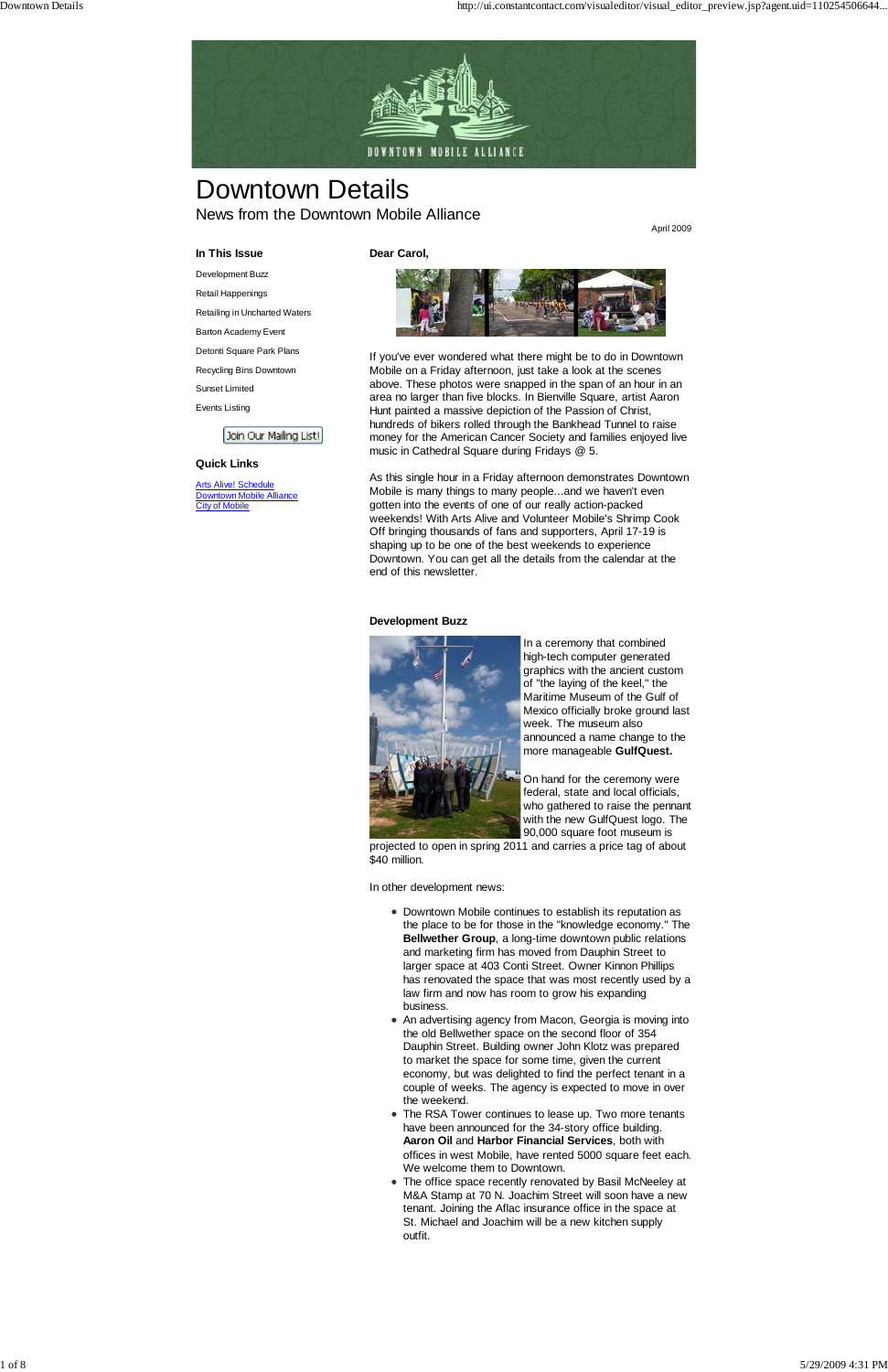### **Retail Happenings**

Shopping, Dining and Entertainment News

Many of you have wondered about the changes taking place at **Martini's** on Dauphin Street. The popular night spot hung a banner a couple of months ago announcing a new name, and the manager now tells us that much more than the name will change.

The space will be remodeled to allow for expanded food service and more live music. They are even considering opening earlier in the day to cater to Downtown's growing lunch crowd. Renovations are scheduled to begin in several weeks.

In other retail and restaurant news:



**Quiznos** will be having a grand opening celebration April 28th. The new restaurant is opening on the Royal Street side of the new Hampton Inn and is certain to bring even more activity to a block that is growing more lively by the day.

Some upcoming live music in Downtown Mobile:

**Alabama Music Box**

Apr 16 - 19, Geronimo - all shows at 9:00P

Electric Boogaloo! Night 1 w/Mob Town Revival, CCUSA & the HHR, Wizzard Sleeve + more

Electric Boogaloo! Night 2 w/ Wild Sweet Orange, El Cantador, Oh

Archipelago!, & more

Geronimo 2! night 3 w/ No Fun, Roosevelt Noise, Wess Floyd and the Daisy Cutters, Part Bear, Andy D

Geronimo 2! Night 4 w/ Super Nice Bros., The Goodnight Loving + a feature length film

- Apr 23, 9:00 PM The Show Is The Rainbow, Beep Beep, Kid Midi Apr 24, 9:00 PM - El Cantador, Johnny Apple Eyes, Come On Go with us
- Apr 25, 7:00 PM AGAINST ME!, Pinehill Hiants, Off With Their Heads(ALL AGES)
- Apr 26. 9:00 PM -BIG BUSINESS (members of MELVINS) / Tweakbird (ALL AGES)
- Apr 30, 7:00 PM Liferuiner, The World We Knew(ALL AGES)
- May 8, 8:00 PM MC CHRIS / Whole Wheat Bread / I am the dream (ALL AGES)
- May 9, 9:00 PM Magick City Sirens Burlesque Show
- May 10, 9:00 PM The Gills(cd release show)
- May 12, 9:00 PM FAKE PROBLEMS (ALL AGES)
- May 13, 9:00 PM ASTRONAUTALIS/ Blue Bird / (ALL AGES)
- May 14, 9:00 PM Peace of Mind Orchestra
- **Veet's**

Every Tuesday - Jodyoke Every Wednesday through Sunday - Doug Previto & the Family Jewels (no cover)

**The Blind Mule**

Apr 24, 8:00 PM - Brian McGee and the Hollow Speed + TBA Apr 25, 8:00 PM - Blaine Duncan and the Lookers + TBA May 1, 8:00 PM - Dirty Lungs + The Grenadines + TBA May 23, 8:00 PM - Jason and the Punknecks + TBA

**• Soul Kitchen Calendar** 

**Retailing in Uncharted Waters - A Breakfast Briefing**



Retailers are facing unprecedented economic conditions that will require them to rethink how their

businesses are run. In order to position businesses to best handle these conditions, every part needs to be examined. Many retailers will have to decide how to be more effective in their actions. Other business habits will need to be changed or eliminated.

The growth or decline of your business will be determined by the broad plans and detailed actions you choose to implement. For most businesses, change in response to this economy is paramount. In this seminar, recommendations will be made on how to review your business and implement adjustments.

Join us for a Breakfast Briefing with **Stephen Fingerman of Avalon Retail Consulting**, whose client list includes some of the leading independent retailers in Fairhope and Mobile.

Key aspects of the presentation will include

- Sales growth
- Marketing
- Cash flow and expense management
- Inventory control

**Tuesday, April 21 8:00 a.m. 261 Dauphin Street Free for members/\$5.00 for non-members**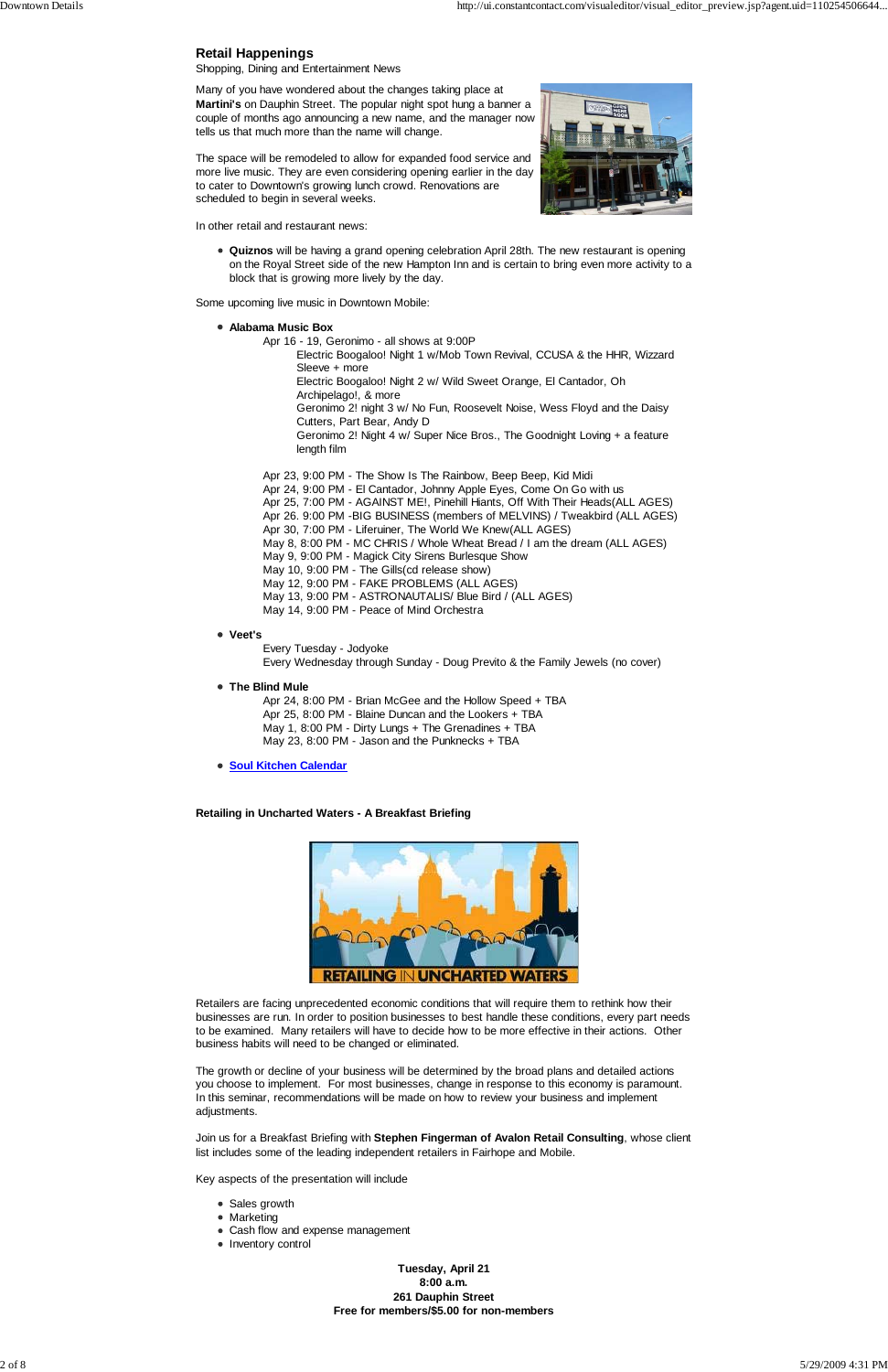Since a light breakfast will be served, reservations are suggested. Please call 251-434-8498 or email chunter@downtownmobile.org to reserve a spot.

**Show Your Support for Barton Academy**



As a part of National Preservation Month, the Downtown Mobile Alliance is sponsoring a mass display of support for the preservation of Barton Academy. Built in 1835 as Alabama's first public school, Barton Academy is one of Mobile's most significant historic sites and has been placed on the Alabama Historic Commission's Places in Peril list.

This effort will be part of the National Trust for Historic Preservation's "This Place Matters" campaign and will result in a photograph of supporters on the balconies and steps of Barton. The photo will be submitted to the Trust for inclusion in its promotion of preservation efforts around

the country.

We are inviting everyone to be a part of this event. Simply come to Barton Academy **Thursday, May 14th at noon. The photograph will be taken promptly at 12:30.**

Contact Carol Hunter at the Alliance at 251-434-8498 for more information.

### **Grand Plans for Detonti Square Park**



Last month we brought you images from the newly tilled community garden in Detonti Square, but that was just the beginning of a truly grand plan for the vacant lot in the heart of one of Mobile's oldest and most charming neighborhoods. The Detonti Square Neighborhood Association is raising money to turn the conceptual plan to the left into a reality.

A capital campaign is underway, and the Association is planning a wine and cheese fundraiser, but in the meantime, tax deductible donations may be sent to DSNA at 304 N. Claiborne Street, Mobile, AL 36603.

The plans, drawn by landscape architect Terry Plauche, include a children's play area, benches, a water feature, open green space and a water catchment system for irrigation.

Even in its infancy, the garden is proving to be a popular gathering spot for neighbors and is helping form a stronger community. It not only is it serving as a source of organic vegetables, herbs and flowers for the residents, but is also supplying produce to homeless service providers *15 Place* and the *Waterfront Rescue Mission*. This appears to be one project that is a win-win for everyone.

### **Bins Make Downtown Paper Recycling Easier**

Offices in Downtown Mobile generate an enormous amount of paper. Some of it must be filed or archived, but much of it is simply tossed in the trash to wind up in the landfill. Hard core recyclers have been taking paper and cardboard to the city's recycle center on Government Street, but Keep Mobile Beautiful has partnered with Newark Recycled Fibers to make it a little more convenient for those living and working Downtown.



There are four drop-off bins in the area where you can leave all grades of mixed paper including newspapers, junk mail, magazines, cardboard and phone books. The recycling bins are located at:

- SEF Printing 500 St. Francis Street
- GEXPRO 554 Beauregard Street
- Catholic School Office 308 S. Dearborn Street
- Social Security Administration 550 Government Street

Recycling paper and cardboard is one of the easiest ways to reduce landfill waste and save tax dollars. If you think it's not really such a big deal, keep this image in your head: a 12 foot high wall of paper stretching from New York to California. That's how much paper we throw away **every year!**  We must do better, and now there's no excuse. Map of paper recycling bins

Keep Mobile Beautiful is also organizing teams for the **Great American Cleanup**, taking place through the months of April and May. Every neighborhood in Mobile could use a little sprucing up, and if you'd like to join the effort to create a more inviting environment for our citizens and visitors, pick up a special clean up kit at the KMB office at 1451 Government Street.

#### Learn more about the Great American Cleanup

### **Groups Push for Restoration of Amtrak's Sunset Limited Service**



The Sunset Limited between New Orleans and Orlando disappeared from the tracks after Hurricane Katrina in 2005, and even though the damaged tracks have long been repaired, the return of the passenger train is still no closer than a whistle in the distance. Changes in Washington, however, have breathed new life into the effort to restore the service. President Barrack Obama is a believer in the importance of an expanded national rail system and the stimulus package may be a source of funding.

Currently, the Southeast is the only part of the country that lacks an east-west Amtrak line. Passengers

wishing to go from California to Jacksonville must stop in New Orleans, then take another train north to Washington, DC before heading to Florida. Additionally, expanded passenger train service could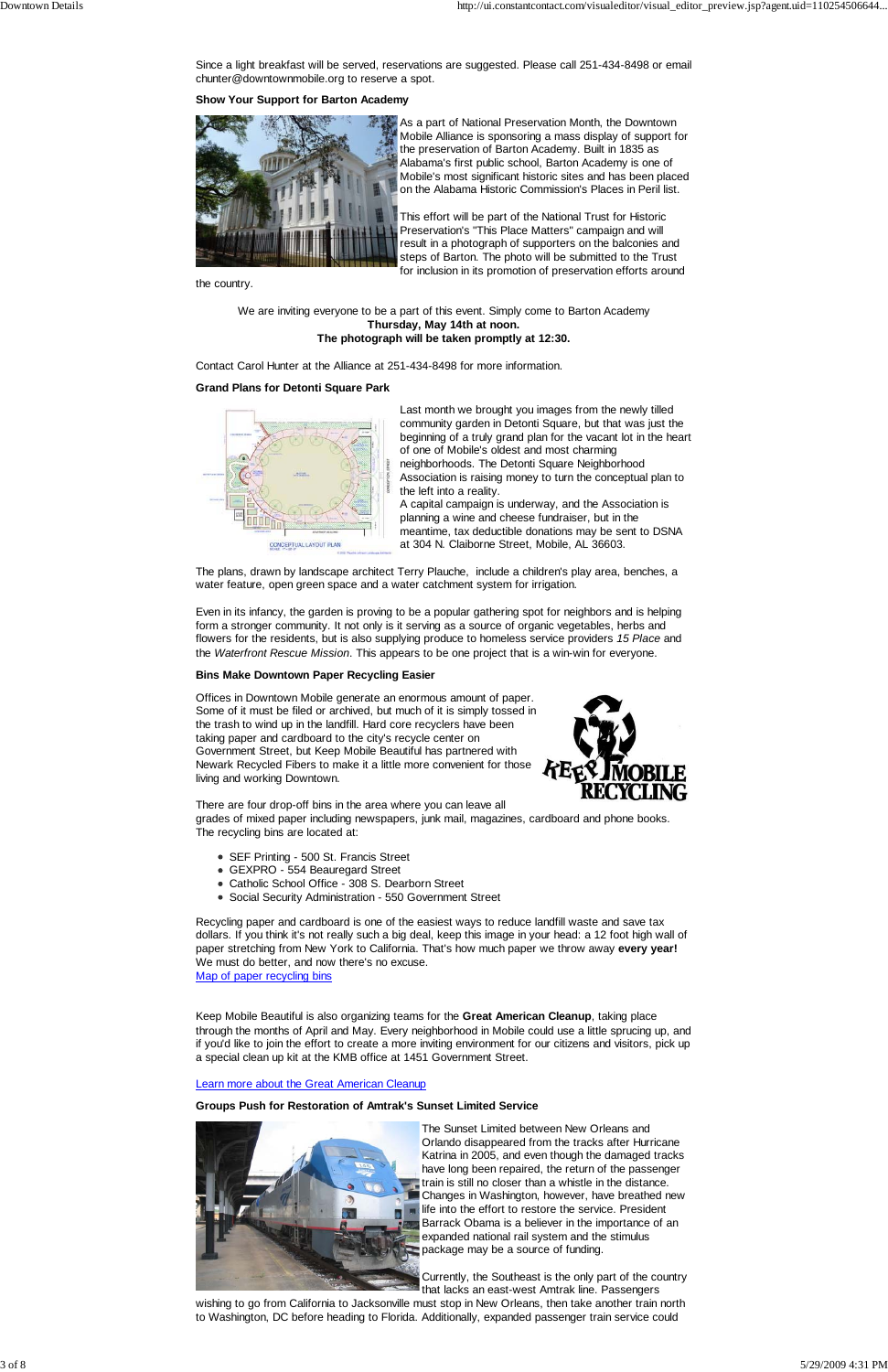take cars off the road at a time when highway congestion is a problem with no good solution.

If you'd like to sign a petition supporting the re-establishment of Amtrak's Sunset Limited service from New Orleans to Orlando, click on the link below. The service would provide the kind of "linkage" for Mobile that many economic trend spotters believe is necessary for us to be competitive in the future.

### **Sunset Limited Petition**

**Downtown Doings Some events around Downtown Mobile**

### *Pirates!* **Museum of Mobile** Now through July 4, 2009

This exhibition provides an historic account of some of the more famous Pirates of Florida's East Coast. Found on display are artifacts, including coins, bullion, ingots and tools recovered from shipwrecks off of the East Coast of Florida. Grab your cutlass, don an eye-patch, hoist the Jolly Roger, and climb aboard as we set sail for a glimpse of the characters that charged local waters with their intrigue and



exploits. No passports are necessary, only a desire for adventure. Admission is \$5 for adults, \$3 for students and free for kids under 6.

### **Museum of Mobile**

### *Art Is A Beach* **Cathedral Square Gallery**

Now through Thursday, April 30th Open Tuesday - Saturday 11:00am to 5pm and Sunday 1:00pm to 3:00pm Works by more than 60 local artists, showcasing our beaches, waters, homes, cuisine, and joy in family and life; new artists: Carol Edmondson, Frances Habeck, Lee Holman, Terri Keller, David Ketchum, Jean-Marie Lee, Sharon Woechan, and Laura Worsham.

Cathedral Square Gallery

*Botany 101* **Chesser Art Gallery** Now through Thursday, April 30th by appointment. New works by Kate Seawell, inspired by views of Mobile Botanical Gardens.

**Chesser Art Gallery** 

![](_page_3_Picture_16.jpeg)

![](_page_3_Picture_18.jpeg)

 *Control\_Shift\_Option: Contemporary Drawing* **Space 301** Now through Sunday, May 3rd. The following artists are featured: Ruth Bowler, Rachel Clarke, Joel

Feldman, Dawn Gavin, Mike Geno, Dana Hargrove, Nikkole, Huss, D.I.C.K. (International Collective), Cheonea Kim, Eileen MacDonald, Lara Nguyen, Moira Scott, and Jon Swindler.

*Drawing on Alabama 2009* **Space 301** Now through Sunday, May 3rd. Auburn University College of Liberal Arts Department of Art announces "Drawing on Alabama 2009", an Alabama Statewide juried drawing exhibition.

Space 301

![](_page_3_Picture_23.jpeg)

INSHAM Abiels Said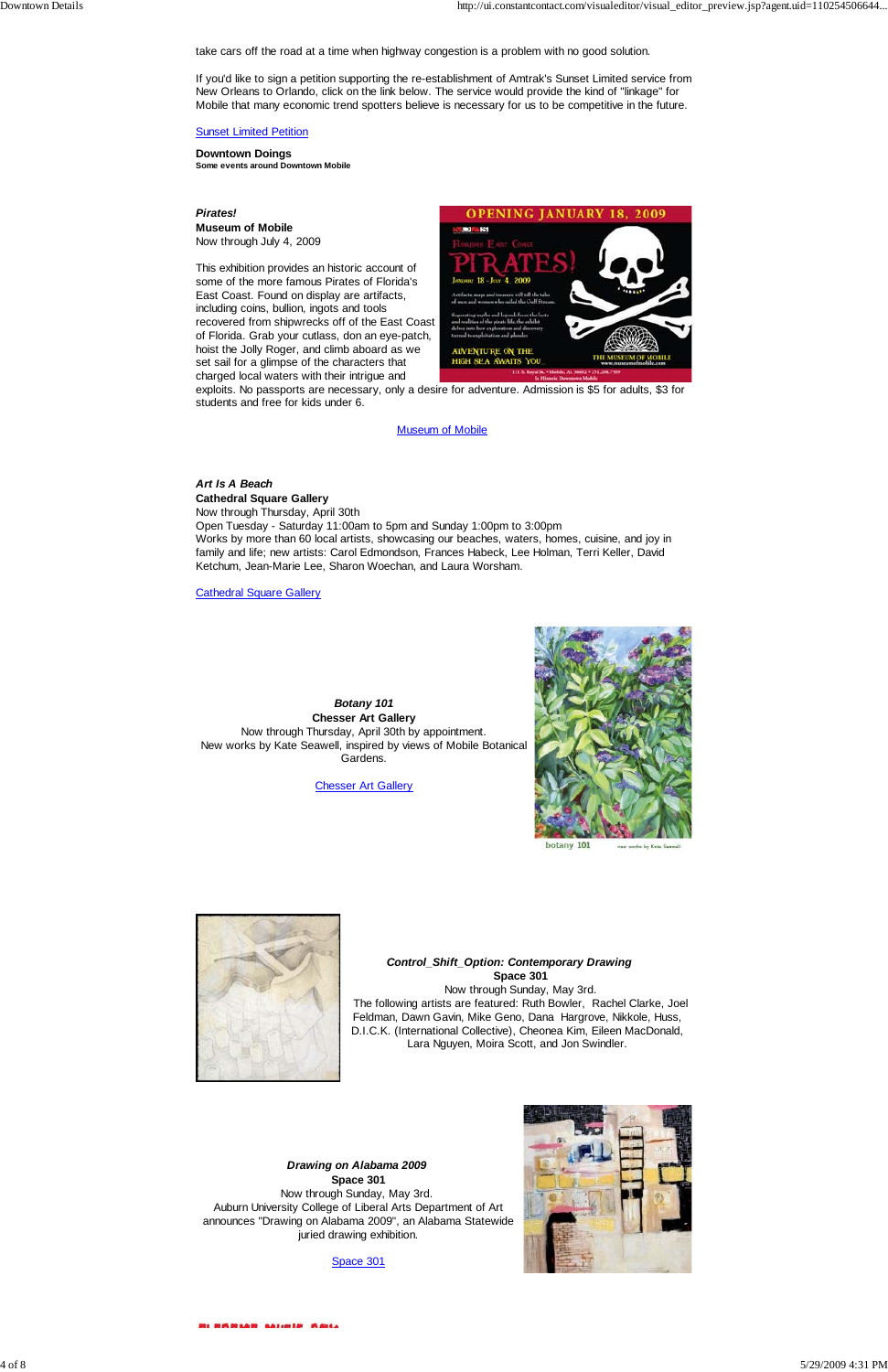![](_page_4_Picture_2.jpeg)

 **Geronimo! Alabama Music Box** Thursday, April 16 through Sunday, April 19 A four day expo featuring music, art and film.

 *Alabama Music Box My Space*

*USA Graphic Design Association Show,* **Mobile Arts Council** Now through Friday, May 1st. Monday - Friday, 9p.m. - 5p.m. Free. Three exhibitions: paintings by Cindy Phillips; designs by University of South Alabama students; photographic portraits by William Bunce.

Mobile Arts Council

*Workshop: Thursday Art Club* **Mobile Public Library, Ben May Main Library** April 16th at 4:00pm For ages 7 and up. Art projects complementing Museum exhibitions. Presented by Mobile Museum of Art and Mobile Public Library. Free, but registration is required.

Mobile Public Library

*The Blind Mule Artfest* **The Blind Mule** Friday, April 17 through Sunday, April 19 Local art vendors, live music, exhibit opening, food and beverages, and an interactive art playground.

**The Blind Mule** 

![](_page_4_Picture_11.jpeg)

**Fort Whiting** April 17 at 7:00pm

A Charity Ball to raise money to fund the safety and educational programs for citizens of all ages in Mobile and surrounding areas.

![](_page_4_Picture_14.jpeg)

 *Sunshine Cleaning*  **Crescent Theater** April 16 through 30, showtimes at 6:00pm and 8:30pm.

 **Crescent Theater**

![](_page_4_Picture_17.jpeg)

*Arts Alive!* **Cathedral Square/ the Downtown Arts District** Friday, April 17 through Sunday, April 19

THE BLIND MULE ARTFEST

April 17 6p-9p April 18-19 11a-until 57 N. Claiborne Ave

phone Messengers, Top Shelf Gentlemen, Seduction Bom<br>Working Masses, TBM Sunday Improv Group and More!

Downtown's annual, (mostly) outdoor art festival for the whole family. This free, outdoor arts festival offers three days of varied artistic experiences and interactive and hands-on activities. The hallmark of Arts Alive! since inception has been it's multidimensional arts platform. Each festival showcases a wide selection of art genres - theater, film, visual, music, dance - all featuring local and regional talent.

 $\mathbf{t}$ 

 $\blacktriangle$ 

Friday from 5:00pm to 9:00pm, Saturday from 2:00pm to 9:00pm, Sunday from 1:00pm to 5:00.

Arts Alive!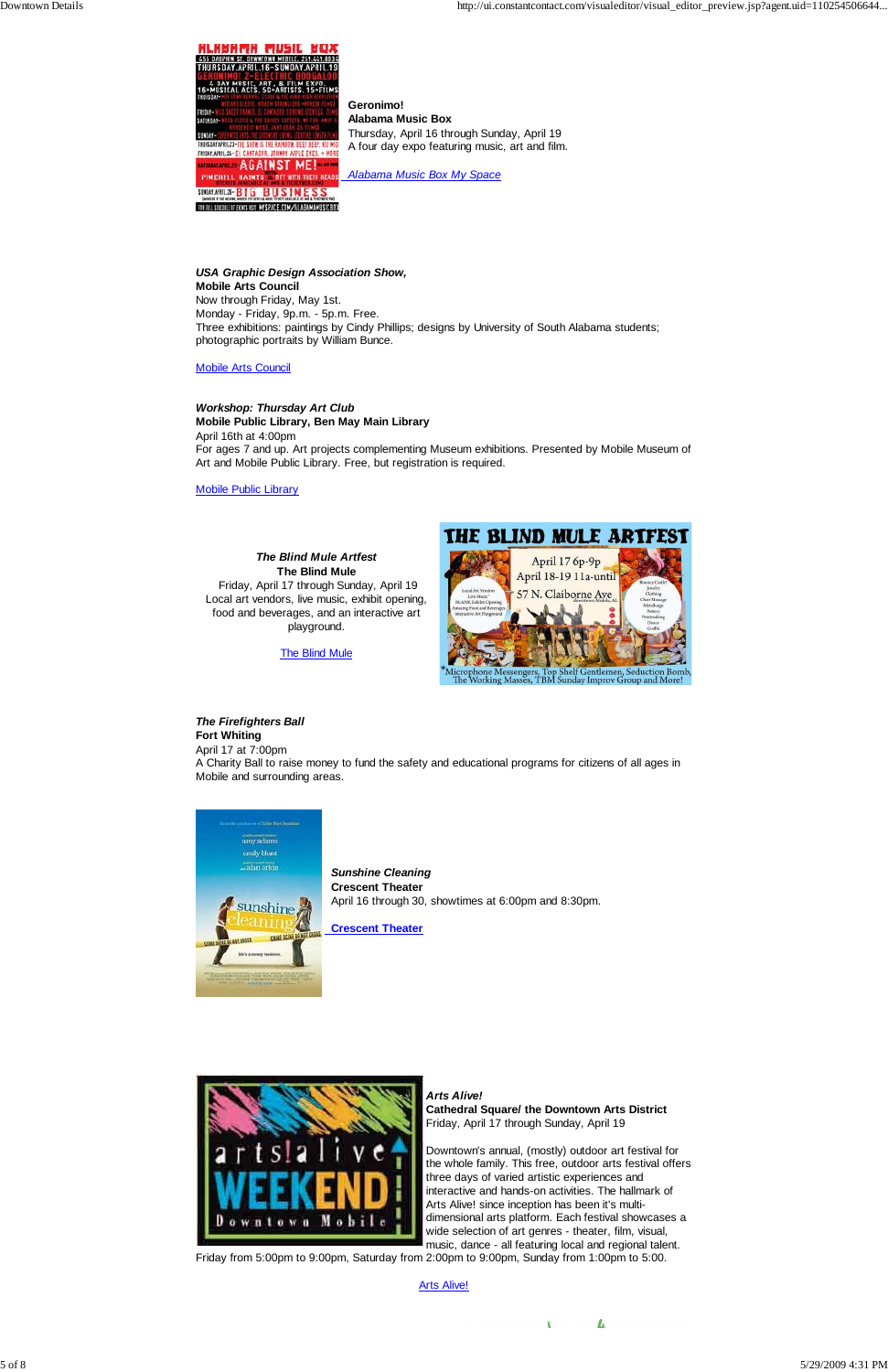## *Volunteer Mobile 6th Annual Shrimp Cook-Off,* **Bienville Square**

Saturday, April 18, 11:00 a.m. - 2:00 p.m. Gather together a team to compete for bragging rights and raise money for one of Mobile's most active organizations. Or if you're not much of a cook, then be sure to come down to enjoy the fruits of someone else's labor!

![](_page_5_Picture_4.jpeg)

Shrimp Cook-Off

### *Mobile Mystery Dinner - THE CHICAGO CAPER* **Mobile Carnival Museum, 355 Government Street**

Saturday, April 24th, 7:00 p.m.

The setting: It is September 1928 in Chicago. Notorious gangster Harold "Hal" Coppone has just been released from prison and his return is expected to trigger a wave of violence. Instead, Coppone has disappeared, mystifying police and the criminal underworld. To the small group gathered in a speakeasy near Coppone's headquarters, the crime lord's whereabouts become only part of the mystery when murder is discovered. There's no shortage of suspects, motives, speakeasy glamour or gorgeous flappers in this crime tale.

For \$55/person, you receive a tour of the museum, wine bar, full catered meal by either the Pillars Restaurant or Naman's Catering and 2 1/2 hours of whodunit!!

### *Mobile Mystery Dinners*

![](_page_5_Picture_11.jpeg)

### *Mobile Rose Society's 54th Annual Rose Show* **Bellingrath Gardens and Home**

Saturday, April 18 and Sunday, April 19 If you love roses or want to start growing roses, you will not want to miss the Rose Show at Bellingrath Gardens and Home. Amateur rose gardeners are encouraged to enter their best blooms in the show. Entries will be received in Magnolia Café from 6:00 a.m. until 9:00 a.m. on Saturday, April 18th. Judging will take place from 10:00 a.m. until 1:00 p.m. The show will open to the public at 1:00 p.m. on Saturday.

Bellingrath Gardens and Home

### *Catt's Brown Bag in Bienville - Vibration Configuration* **Bienville Square**

Wednesday, April 22 from 11:30am to 1:30pm: Shane Philen Wednesday, April 29 from 11:30am to 1:30pm: Lisa Mills Sponsors: Catt's Sunday Jazz Brunch & Radio Avalon; City of Mobile Neighborhood and Community Services.

Radio Avalon

*Film: Bama Girl* **Mobile Public Library, Ben May Main Library, Bernheim Hall** April 23 at 7:00pm Film with Rachel Goslins (producer/director) 2008-2009 Southern Circuit of Independent Filmmakers. Sponsored by the Mobile Arts Council and Mobile Public Library.

![](_page_5_Picture_19.jpeg)

Mobile Arts Co

![](_page_5_Picture_21.jpeg)

### *11th Annual Business Expo/Jobs Fair* **Mobile Civic Center** April 24th from 9:00 am to 2:00pm Presented by the South Alabama Regional Planning Commission and the City of Mobile. SARP*C*

*Kickoff Party: Pridefest 2009* **Downtown Historic Holiday Inn, Skyview Lounge**

![](_page_5_Picture_24.jpeg)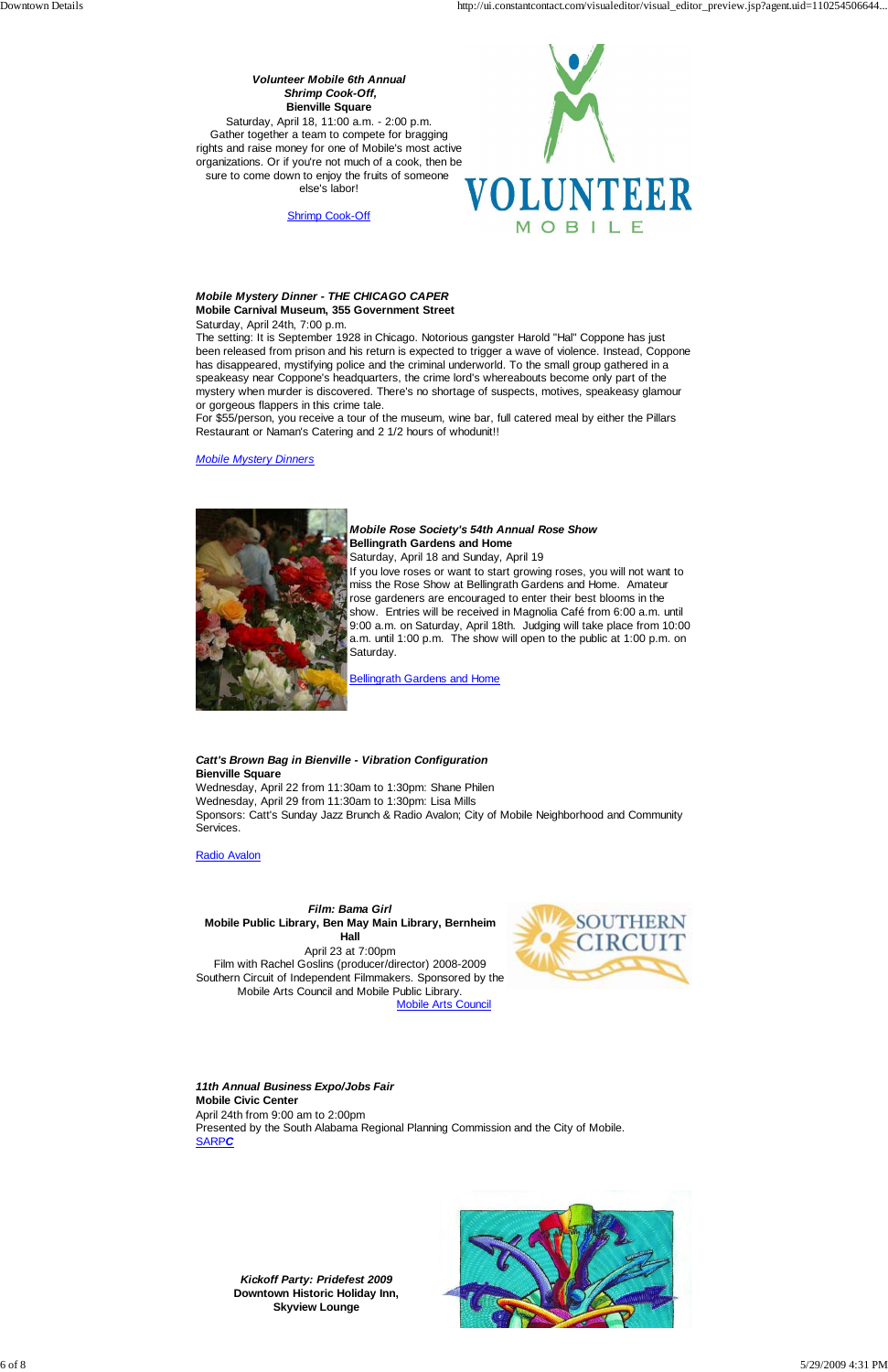Friday, April 24 - Cocktail reception at 6:00pm, *Offensive II* with Tony Nominee Sharon McNight and pianist Harry Mayronn at 7:30pm, Dancing at 9:15pm. Click link below to see entire schedule through Sunday.

*Your Rights, Our Rights, Human Rights!* Mobile Alabama Pride, Inc.

![](_page_6_Picture_4.jpeg)

### *What About Photography?* **A Discussion by Michael Mastro Cathedral Square Gallery**

Friday, April 24 at noon

A general discussion of photography, hosted by Michael Mastro, who says "we can talk about anything: photographic styles and techniques, equipment, digital manipulation, etc., and we can critique prints." Bring your lunch.

![](_page_6_Picture_8.jpeg)

*WHIL Night at the Symphony* **Saenger Theatre** Saturday, April 25 at 8:00pm

91.3 celebrates its 30th Anniversary at a concert by the Mobile Symphony; music directed by Scott Speck. \$60 includes post-concert reception with food by Creative Catering by Sean and gift bags containing gift certificates from more than 20 local sponsors.

### *Earth & Sky: Cosmic Energy* **Saenger Theatre** Sunday, April 26 at 2:30pm The program includes Strauss:Also Sprach Zarathustra, Holst: The Planets, Elgar: Cello Concerto (soloist: Alexandre Bouzlov).

**Saenger Theatre** 

*Open Studio* **Cathedral Square Gallery** Sunday, April 26 from 11:00am to 3:00pm Artists demonstrations and complimentary mimosas.

**Cathedral Square Gallery** 

### *Robert Randolph and the Family Band* **Saenger Theatre** Thursday, April 30 at 8:30pm

Presented by Huka Entertainment, Robert Randolph was trained as a pedal steel guitarist in the House of God Church and makes prominent use of the instrument in the band's music. His concerts are known for their lively stage performances, with Randolph content to let the rest of the band play on while he dances.

**Saenger Theatre** 

![](_page_6_Picture_18.jpeg)

![](_page_6_Picture_19.jpeg)

*Oyster Rock, a benefit for America's Junior Miss* **Wintzell's Oyster House** *-* **605 Dauphin Street** Friday, May 8, 7:00 p.m. \$50/person includes beer & wine, heavy hors d'oeuvres, silent & live auction*.* Featuring the *Tip Tops.* Call 251-438-3621 for tickets and information*. America's Junior Miss*

#### *For a full listing of events*

End your promotion with a kick -- consider a postscript to reinforce one of the key product or service benefits.

Sincerely,

Carol Hunter Downtown Mobile Alliance

The Downtown Mobile Alliance exists to support the redevelopment of downtown through marketing, advocacy and management of BID services.